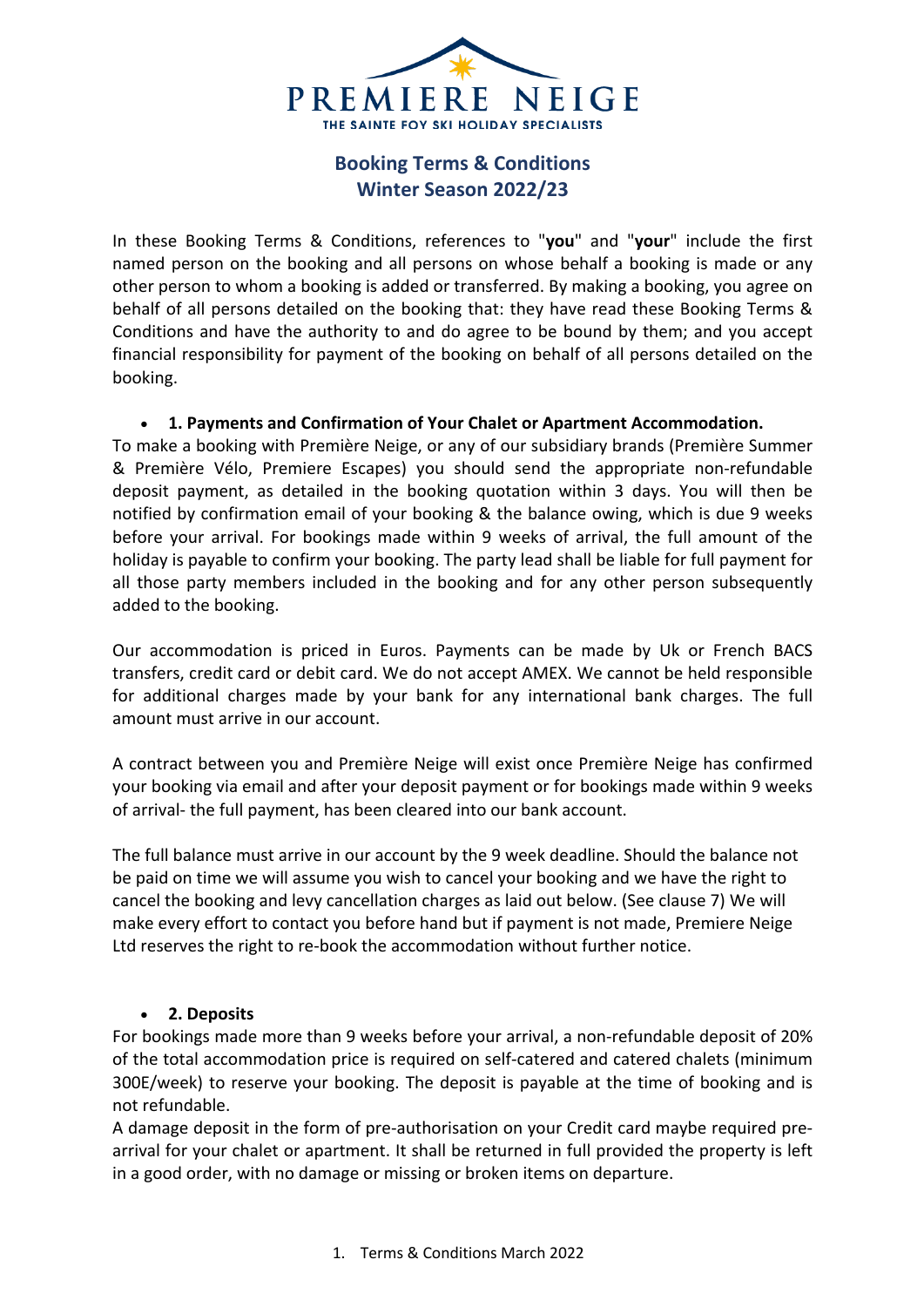#### • **3. Insurance**

**It is a condition of our booking contract that you have appropriate and full insurance cover. This is an essential requirement to your booking.** It is your responsibility to be satisfied that your insurance fully covers all your personal requirements including travel arrangements & delays & cancellation, pre-existing medical conditions, cancellation charges, medical expenses, repatriation in the event of accident or illness, cover for skiing, off-piste and any other sports and activities you wish to partake in, personal liability for any damage caused by you or your party to the property and to the extent such insurance is commercially available for Covid-19 or any disease caused by a new strain of coronavirus. You may also want cover for loss or damage to your personal belongings, luggage and ski equipment. If you choose to travel without adequate insurance cover, we will not be liable for any losses or claims howsoever arising, in respect of which insurance cover would otherwise have been available.

# • **4. Alteration of a Booking by You**

If you wish to make any amendment or alteration to a booking, you must make such request in writing via email to Première Neige or the relevant agent, from the person who signed the booking form originally. We will advise you if the changes are possible and of any changes in costs that might occur as a result. Your whole party must agree to the changes and charges.

# • **5. Alteration of a Booking by Première Neige**

Should any significant alteration to any confirmed booking become necessary, we shall inform you promptly. You shall be offered the choice of accepting the alteration, or a full refund of monies paid or a credit note provided you have not yet arrived in resort. N.B This does not include any new procedures and/ or measures which may be put in place to comply with any public health & safety requirements advised by Government or Health advisory bodies or any Circumstances Outside of Our Control.

Première Neige will endeavour to keep their website accurate and up to date at all times, however, should such alteration be required as a result of a technical error, online pricing error or similar, you shall be offered the choice of refund or acceptance of the alteration to the booking.

# • **6. Amendment or Cancellation due to Circumstances Outside of Our Control**

If we have to cancel or amend your holiday due to Circumstances outside of Our Control (details listed below) we will, as soon as reasonably practicable after the start of the Circumstance(s) Outside of Our Control, notify you of the event and the effect on our ability to perform any of our obligations under these Booking Terms & Conditions.

Circumstances Outside of Our Control means any circumstance not within our reasonable control including, without limitation: (i) acts of God, flood, drought, earthquake, avalanche or other natural disaster; (ii) epidemic or pandemic; Covid-19 or any disease caused by a new strain of coronavirus; significant risks to human health such as the outbreak of serious disease; (iii) terrorist attack, civil war, civil commotion or riots; war; threat of or preparation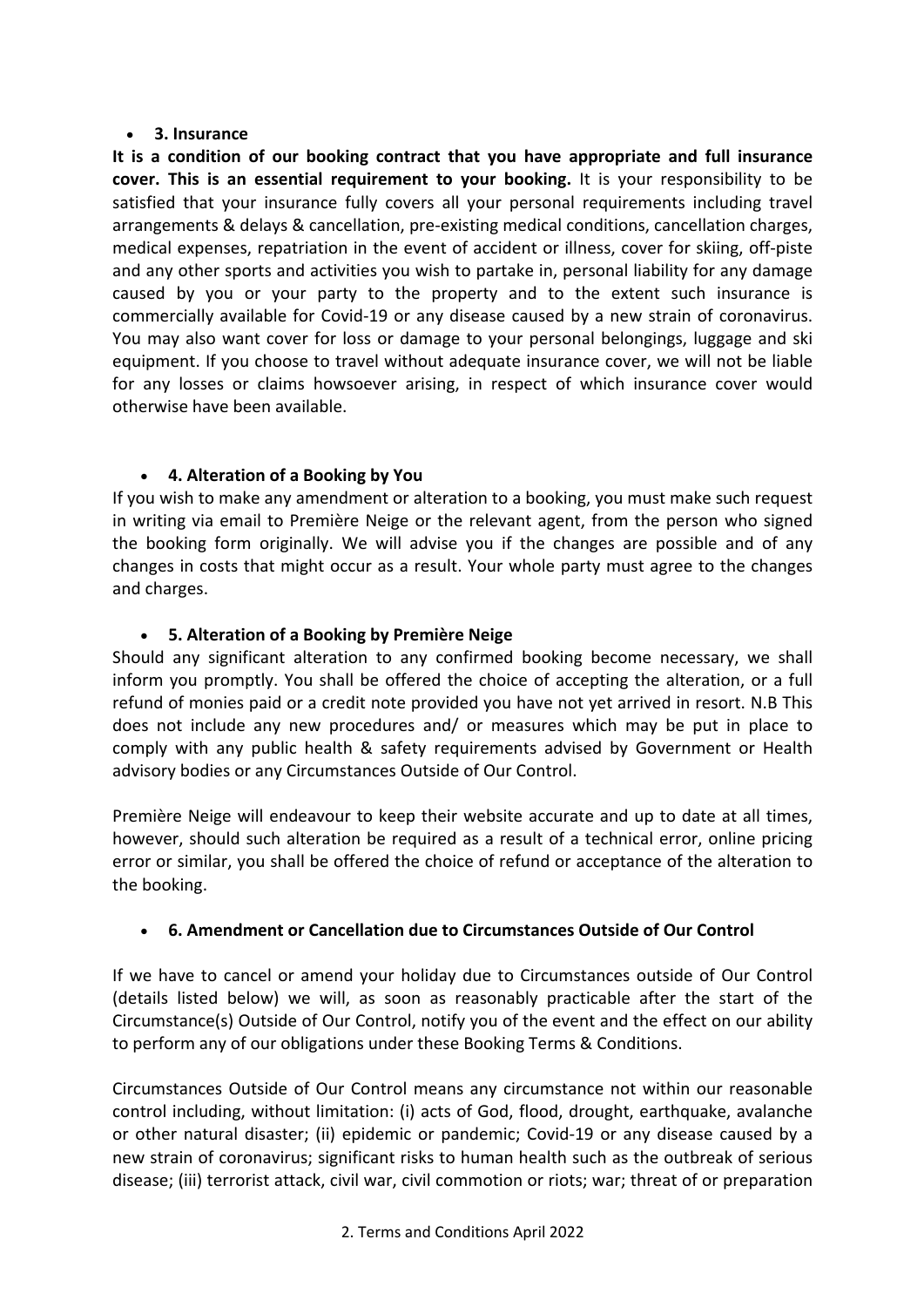for war; armed conflict, imposition of sanctions, embargo, or breaking off of diplomatic relations; (iv) nuclear, chemical or biological contamination or sonic boom; (v) any act, law or action taken by, or any guidance issued by, a government or other national or local public authority, public health authority or other national or local authority including port or river authorities; and (vi) collapse of buildings, fire, explosion or accident.

This is also applicable to the cancellation of Ski Safaris or transfers where the roads have been damaged, closed or deemed unsafe by local authorities; or vehicles unavailable or unsafe.

Premiere Neige will not be liable to pay any compensation or refund if the failure to perform any of its obligations under these terms and conditions results from the above mentioned circumstances. Please ensure your travel insurance is comprehensive and includes such circumstances.

# • **7. Cancellation of a Booking by You.**

If you wish to cancel all or part of your booking, you must notify us in writing at snow@premiere-neige.com

- If some or all of your party wish to cancel their booking we will levy a cancellation charge on the scale shown in the table set out below.
- If the reason for your cancellation falls within your insurance cover, you may be able to claim a refund of your cancellation charges from the insurance company less any applicable excess.
- If you or anyone included within your holiday booking is unable to come on holiday for any reason or decides that he/she does not want to travel, you may transfer the whole holiday or the place on the holiday of the person(s) concerned to someone else/other people suggested by you and acceptable to us subject to the following:

You must write to us with full details of who cannot or does not want to travel and who you would like to go instead. We must receive this information at least 7 days before departure; If the change can be made, you will have to pay any extra costs due. If any person on the holiday booking no longer wishes to travel and you cannot fill that person's place, the full cost of the accommodation will still be payable (to the extent not already paid) and you will not be entitled to any reimbursement. If you do cancel, you must still pay any amendment charges, which arose before the cancellation.

A cancellation request by you will only be confirmed once notification has been received in writing at snow@premiere-neige.com and acknowledged by Première Neige.

| Period before departure in which you<br>notify us | <b>Cancellation Charge</b> |
|---------------------------------------------------|----------------------------|
| More than 64 days                                 | Deposit only (20%)         |
| More than 50 days                                 | 35% of holiday cost        |
| More than 40 days                                 | 60% of holiday cost        |
| More than 30 days                                 | 75% of holiday cost        |
| More than 15 days                                 | 90% of holiday cost        |
| Less than 15 days                                 | 100% of holiday cost       |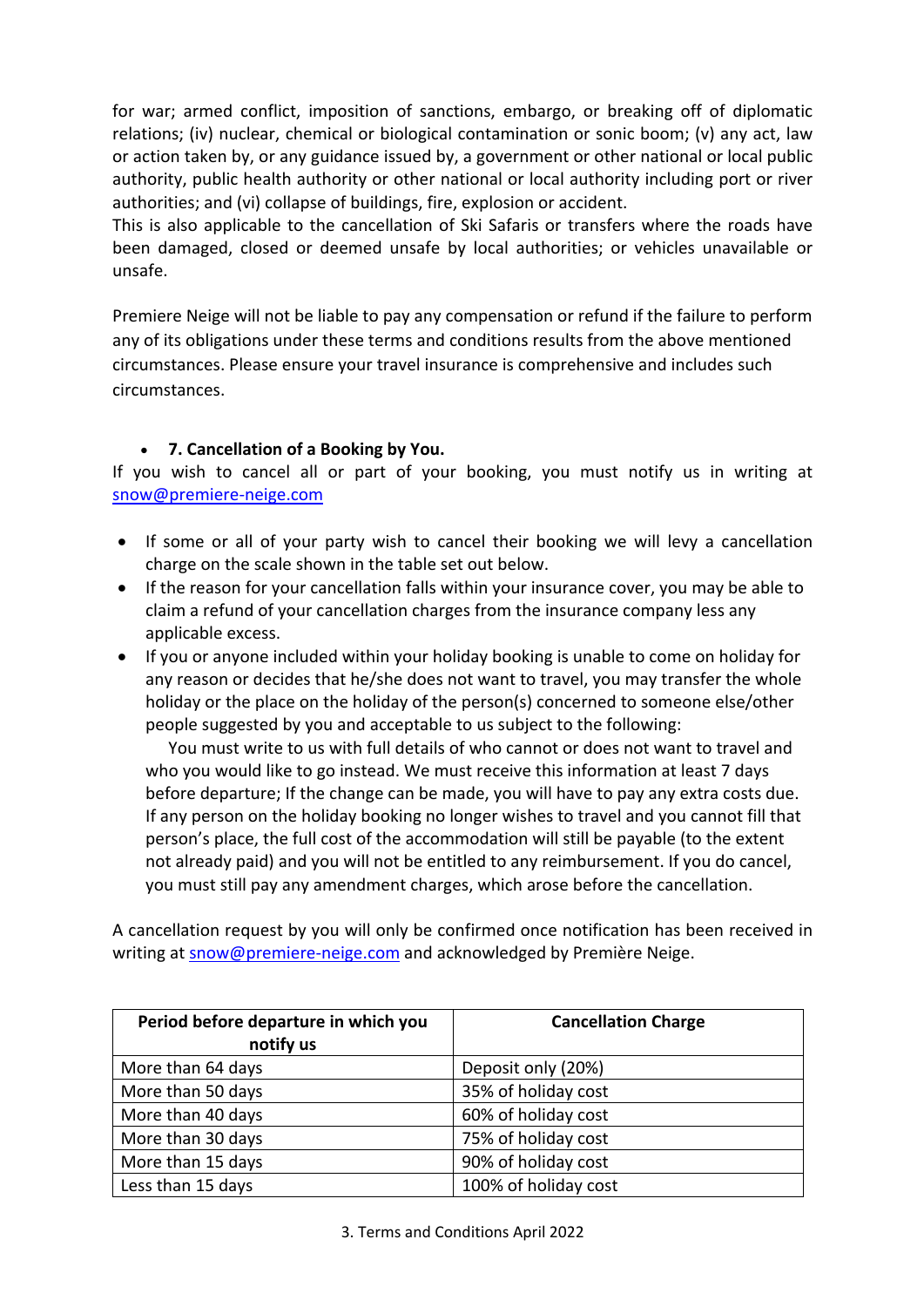These charges are based on the estimated cost of cancelling your holiday and the expenses and losses we are likely to suffer if we cannot resell the accommodation.

If the balance of the holiday is not paid by you on or before the due date, Première Neige reserves the right to treat this **as a cancellation of the booking by you** and the cancellation charges outlined in this Condition 7 shall apply. **We recommend that you ensure that your insurance policy covers you against irrecoverable cancellation costs**.

The above applies only to the booking of chalet accommodation and not to additional services or in-resort activities which may be booked via Première Neige as an Agent and which will be subject to the terms & conditions of the third party provider only.

#### • **8. Personal Injury**

Première Neige accepts responsibility for negligence of its employees causing direct physical injury to you only to the extent that it is obliged to do so by law.

#### • **9. Your Liability**

You, on behalf of yourself and each member of your party undertake to behave with propriety and in such a manner as to cause no damage, distress, danger or annoyance to other guests, property and/or any third party. If you breach of this condition 9, your contract with Première Neige shall terminate immediately and Première Neige shall have no further contractual obligations.

We reserve the right to recover from you the cost of any repairs or replacements following any unreasonable damage caused by you. Credit card details will be required on check-in for this purpose and to cover the cost of any services booked during your stay. In circumstances reasonably deemed by Première Neige to be extreme, including significant damage, significant antisocial behaviour or illegal activities; Première Neige reserves the right to terminate your contract forthwith and eject you from our properties without compensation. Our staff are providing a service, and have the right to work without fear or threat of violence or intimidation  $-$  in such cases, we will not hesitate to impose these same sanctions.

# • **10. Liability of Première Neige**

Première Neige accepts no responsibility for your actions and shall not be held liable for any claims made against you (or as a result of your actions) either by other guests or third parties.

Where you do not suffer personal injury or death, Première Neige's liability is limited to the invoiced costs and in no circumstances extends to additional costs incurred such as travel costs, ski hire or ski school/guides.

N.B We are not an "organiser" as defined by the Package Travel, Package Holidays and Package Tours Regulations 1992 ("the Package Holiday Regulations") and do not accept liability under the Package Holiday Regulations or otherwise for the provision of services provided by third parties whether or not booked by us on behalf of any member of the chalet party.

*Première Neige cannot be held responsible for any other mishap to yourself or to your property and in particular for the consequences of the effects of strikes, wars, acts of terrorism, riots, robbery, sickness, quarantine, government intervention or other such*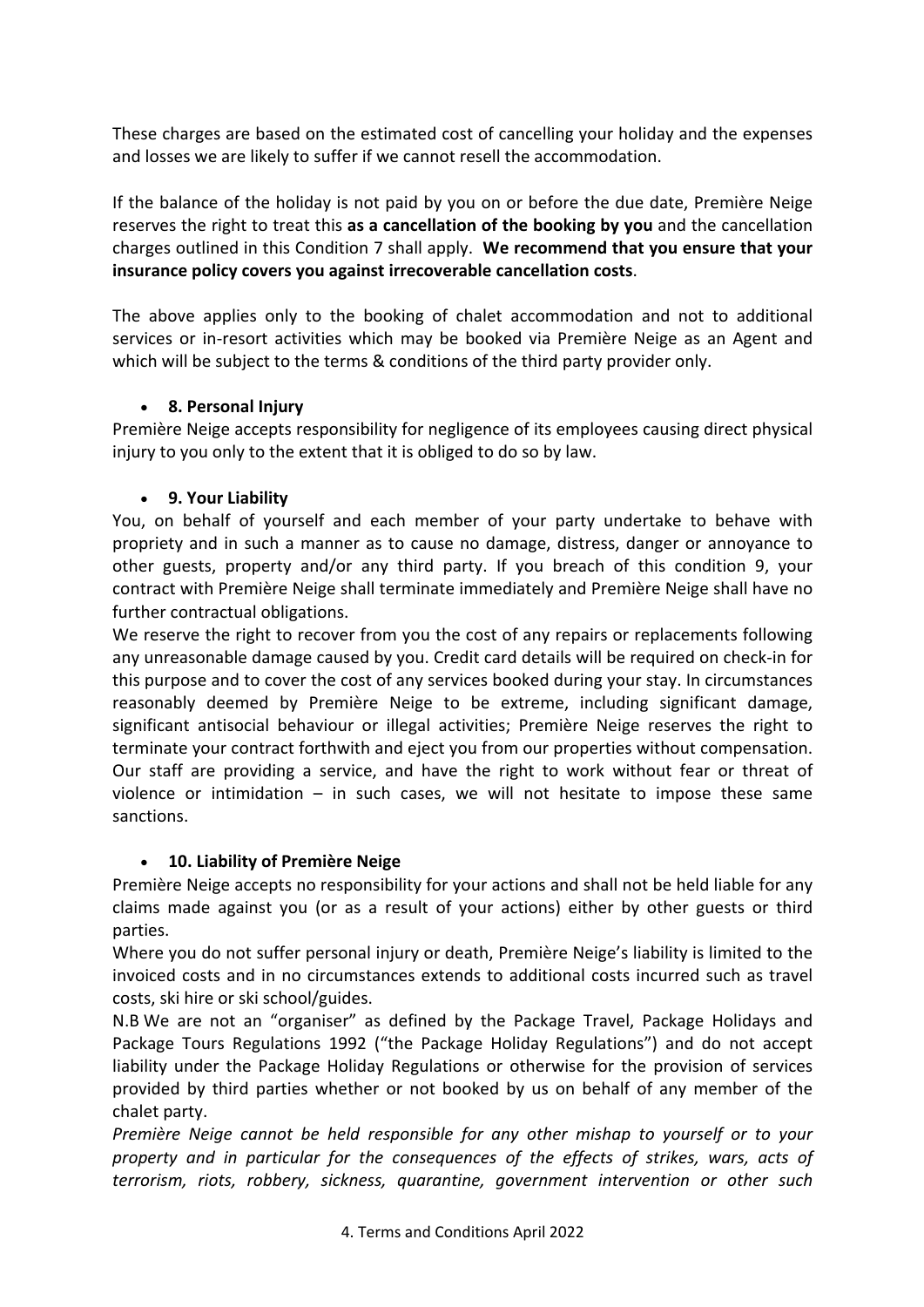*happenings. We strongly advise that you take out appropriate insurance at the time of booking.*

# • **11. Services provided by Third Parties**

Bookings for extra services, such as taxis, ski lessons, massages, ski hire and childcare made as agent on your behalf by Première Neige are subject to the terms and conditions of the provider of the service and additional terms which may be laid down by Première Neige. Première Neige does not warrant or have any responsibility for the standard or performance of any extra services, which are the responsibility of the third party provider. You take full responsibility for satisfying yourself as to the quality and the provider's ability to execute the services in advance and will address any grievance about the extra services by approaching the respective provider(s) directly. Première Neige is not liable for any third party services and your contract is directly with the external supplier.

# • **12. Complaints**

If difficulty arises during your stay you should advise a resort manager of the Première Neige staff who will endeavour to resolve the difficulty. Should this not be possible, complaints should be addressed to The Directors, Première Neige Ltd, 5/5 Harrismith Place, Edinburgh, EH7 5PA, not later than 14 days from the end of your stay. No liability can be accepted for any complaint not advised timeously in writing to Première Neige Ltd.

# • **13. Jurisdiction**

These terms and conditions and the contract to which they apply shall be governed by UK Law and shall be subject to the non-exclusive jurisdiction of the British Courts.

# • **14. Severance**

If any provision or part-provision of these Booking Terms & Conditions is or becomes invalid, illegal or unenforceable, it shall be deemed deleted, but that shall not affect the validity and enforceability of the rest of these Booking Terms & Conditions.

**15. ENTRY, PASSPORTS, VISA AND HEALTH REQUIREMENTS** Compliance with France and Switzerland's entry requirements is your responsibility. Similarly it is your responsibility to check and fulfil the passport, visa, health and immigration requirements applicable to your booking. We can only provide general information about this. You must check requirements for your own specific circumstances with the relevant Embassies and/or Consulates and your own doctor as applicable. Requirements do change and you must check the up to date position in good time before departure.

We do not accept any responsibility if you cannot travel, or incur any other loss because you have not complied with any passport, visa, immigration requirements or health formalities. You agree to reimburse us in relation to any fines or other losses which we incur as a result of your failure to comply with any passport, visa, immigration requirements or health formalities.

You acknowledge that in resort at your destination and at your accommodation will need to comply with national and/or local guidance and requirements relating to Covid-19, and as a result certain measures have been implemented. This will likely include specific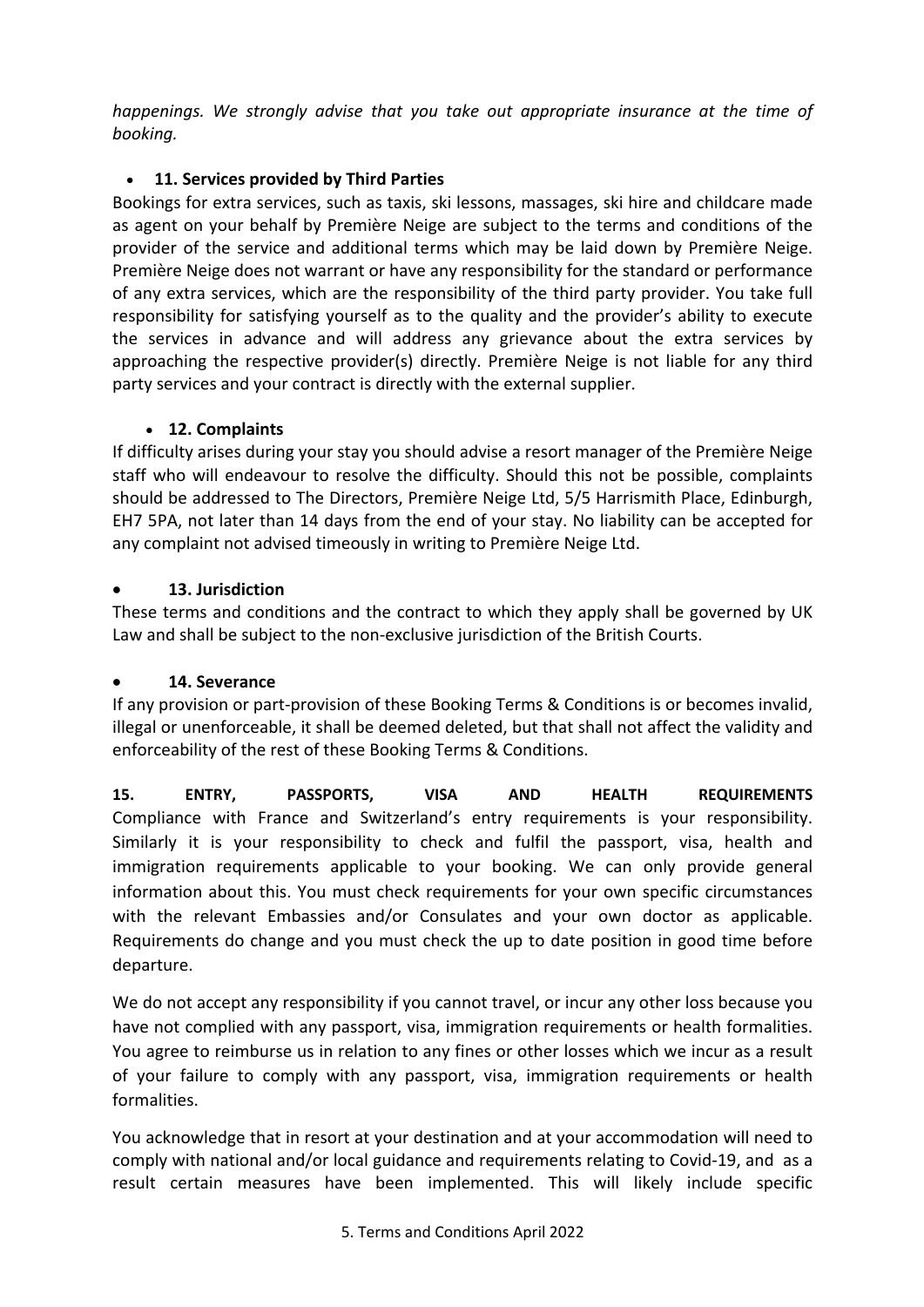requirements regarding personal protective equipment, such as use of face-masks by staff (and you may be required to wear a face-mask as well), social distancing, maximum number restrictions on the use of certain facilities, designated alternative entrance and exit routes, mandatory hand sanitisation, limited entertainment options and limited food/drink availability. We do not expect these measures to have a significant impact on your enjoyment of your stay at our accommodation and all measures will be taken with the purpose of securing your safety and those around you

# • **17. Use of Première Neige WiFi & Satellite Television**

# 17.1 Our Obligations

In accommodation where WiFi and/or satellite freeview Television are available, we will make all reasonable endeavours to ensure that this free service is available 24 hours a day; however we will not be liable if for any reason the service is not available at any time or for any period. Broadband coverage in the Alps can be, and often is unreliable. Access to the service may be suspended at any time.

# 17.2 Your Obligations

You will keep confidential any access codes or passwords provided to you in order to access the service, and will not disclose them to any other person for any reason. You will be responsible for any loss that arises from you losing, misusing or otherwise disclosing any such access codes or passwords. If you lose any such access codes or passwords, you should contact Concierge immediately.

# 17.3 Fair Usage

The service is intended to allow you to access the internet in order to use, amongst other things, the worldwide web, e-mail, Skype, messaging services and chatrooms. You undertake to us that your behaviour while using the service will be lawful, honest and proper. Without prejudice to any other provision of these Terms & Conditions, we may terminate your use of the service at any time without notice if we become aware of any behaviour that has a negative impact on our equipment or network or the use by other customers of our equipment or network or the internet in general, or which damages, or has the potential to damage, our reputation or standing.

# 17.4 Additional Exclusions

Without prejudice to the generality of Condition 17.3 above, you may not:

- o use the service for any illegal purpose;
- o access or attempt to access the service provided to any other customer;
- o use the service in such a manner as to host a web or other server, send or facilitate the sending of bulk e-mail or collect third party personal data without appropriate consent;
- o resell, or attempt to resell, the service to any third party;
- o use the phone line to make telephone calls; or
- o access or attempt to access the internet via connecting directly to the phone line – connection should only be made via the router provided.
- 17.5 Breach of these Terms & Conditions
- $\circ$  We shall investigate any suspected breach of this Condition 15 by you, and reserve the right to take such action as we, in our sole discretion deem appropriate, including suspension or withdrawal of the service with immediate effect and without notice to you.
- 17.6 Disclaimer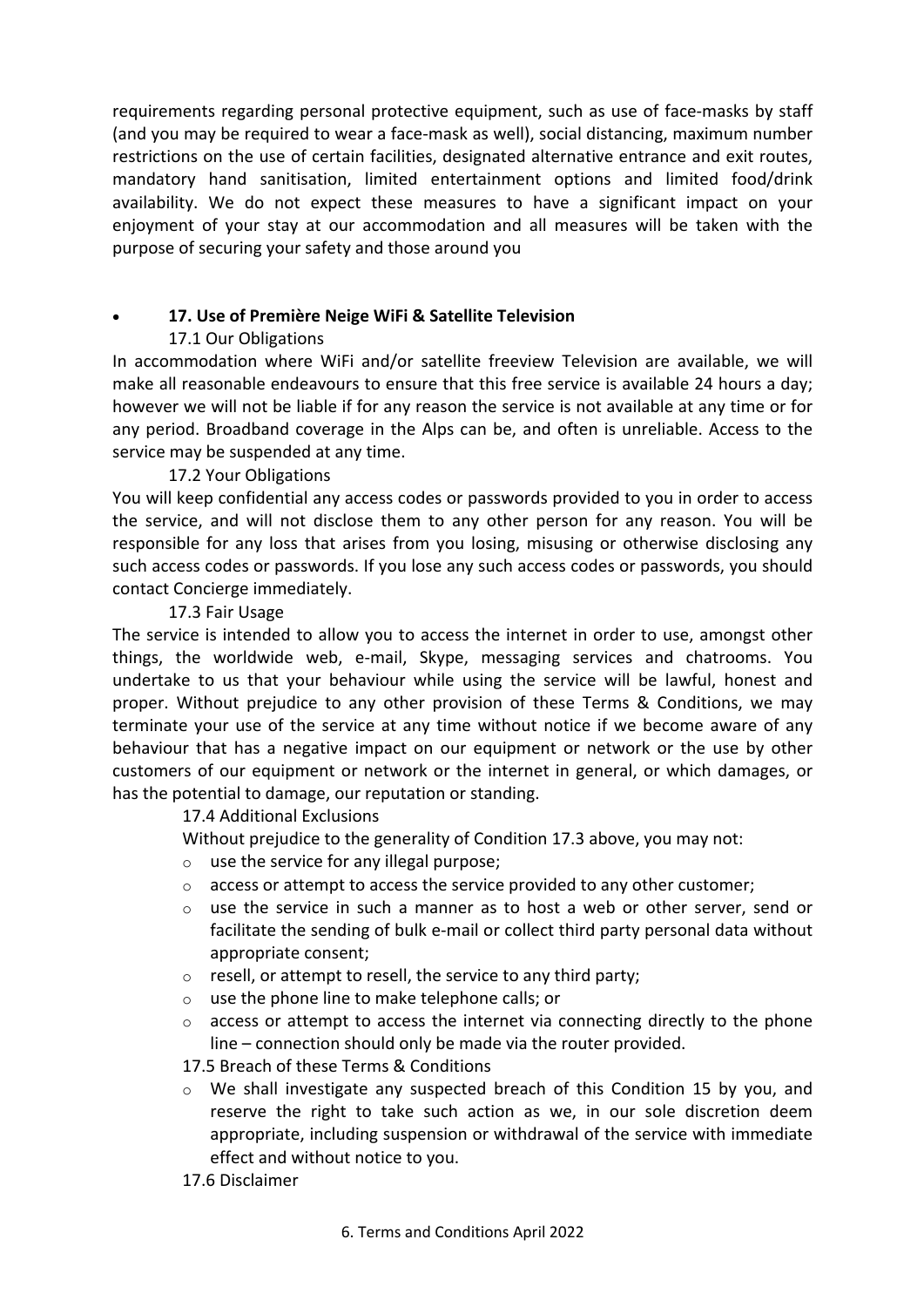You acknowledge that your use of the service is at your own risk. The service is provided on an "as available" basis, and to the fullest extent permitted by law, we hereby exclude all and any warranties or conditions of any kind, whether express or implied, in respect of the service and any content or data obtained or downloaded from it. Without prejudice to the foregoing generality:

- $\circ$  we do not warrant that the service will be uninterrupted, timely, secure or error-free at all times or will meet your requirements; and
- o we are not responsible for the security, integrity, accuracy or completeness of any information that you transmit or receive while using the service.
- $\circ$  The disclaimer under this Condition 17.6 is without prejudice to your statutory and other rights as a consumer.

BY USING THE WIFI FACILITY AND/OR SATELLITE TELEVISION IN YOUR ACCOMMODATION YOU WILL BE DEEMED TO HAVE READ, UNDERSTOOD, ACCEPTED AND AGREED TO BEING BOUND BY THE FOREGOING CONDITIONS.

# • **18. Pets**

Pets shall **not** be permitted in any Première Neige property, with the exception of those properties which are specifically identified as 'Dog-Friendly'. In such cases, it is your responsibility to inform Première Neige of any intention to travel with a pet, and have this agreed in writing prior to arrival.

You shall accept full responsibility for your pet whilst in Première Neige accommodation, and accept that you will be liable for any damage to the property or its contents, any extra cleaning required, as a result of the behaviour of your pet during your stay. Pets must not be left alone in the property for any extended period.

# • **19. Taxe de Sejour**

Taxe de Séjour – is a local tourism tax charged across France by the local commune. It is payable by you and is not the responsibility of Première Neige to pay.

At present this is charged at the rate of  $1 \epsilon$  per person per night and applies only to adults over the age of 18 years. It is up to the guests to inform us of any persons in their group under the age of 18.

Première Neige are legally obliged to collect this on behalf of the Mayor's office for all guests of qualifying age that are staying in Sainte Foy. It must be paid on or before arrival.

# • **20. Hot-Tubs/Jacuzzis**

We understand that having a hot tub in your property is a really special touch to your experience and adds that little bit of extra indulgence to your break. We want you to have pleasurable experience relaxing under the stars and enjoying the company of friends and family. For your (and your guests' safety), it is essential to understand and adhere to the advice and guidelines for proper use as outlined below:

- o The hot tub must never be switched off at the mains. Only authorised maintenance personnel are authorised to control the mains power.
- $\circ$  Hot tub cleanliness is paramount. For your own safety it is essential that the water is kept clean as failure to do so results in the water balance changing which seriously diminishes the effectiveness of the sanitising chemicals. Our authorised maintenance personnel will check the chemical balance of the hot tub periodically to monitor the levels of micro bacteria. This may be up to 3 times a day (dependent on usage) to check the water balance and quality.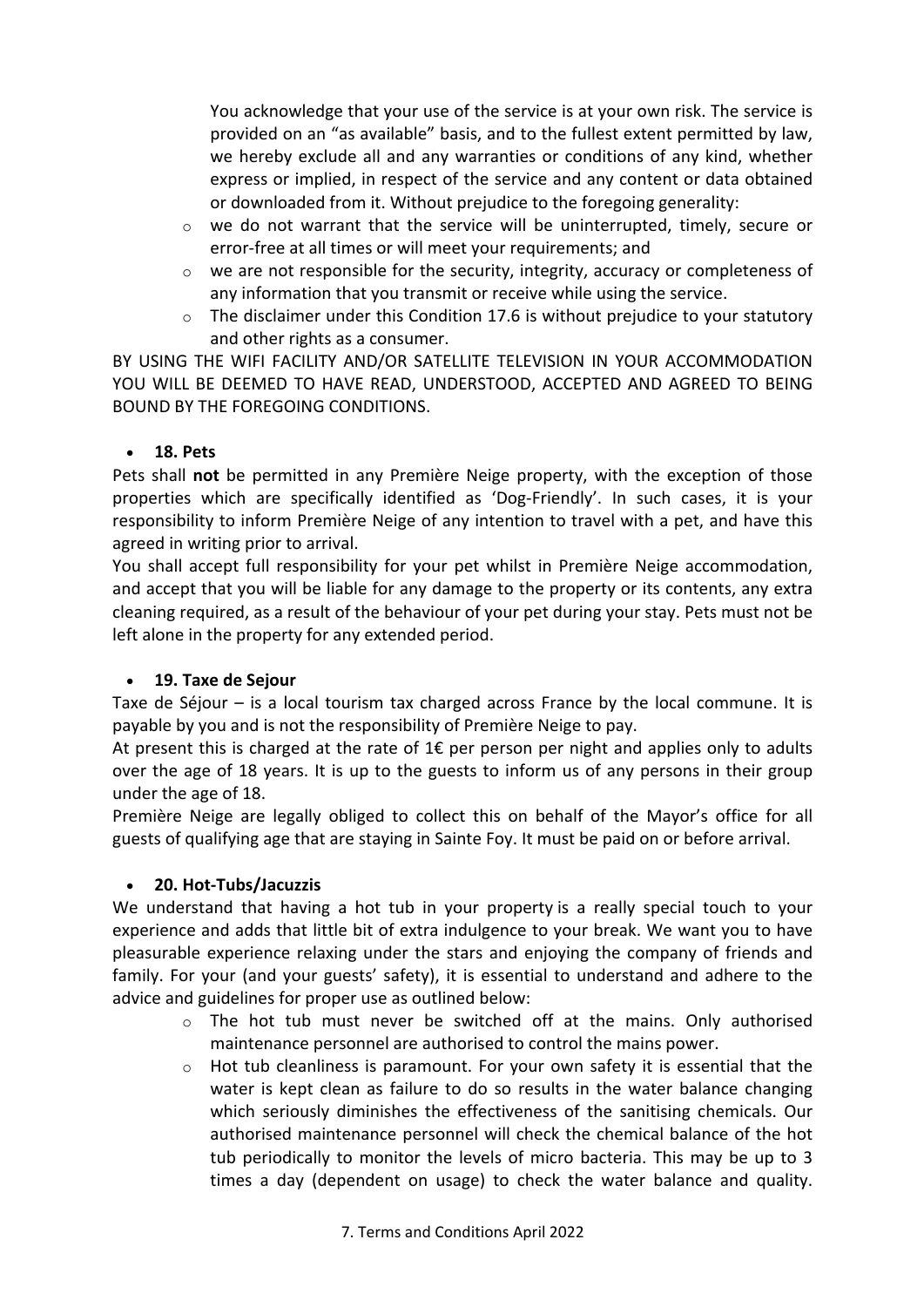Water balance/chemicals will be adjusted as necessary and results recorded. This procedure is a safety requirement for hot tubs in properties and ensures that the chemical balance of the water remains continuously safe for your enjoyment throughout your stay.

- o If upon inspection the hot tub is found to be dirty due to misuse, it may be necessary to for us to empty the hot tub and switch it off. If upon inspection the hot tub needs to be cleaned and/or refilled be aware that it can take up to 48 hours for the pool to reheat.
- $\circ$  If the hot tub is out of action due to misuse or mechanical failure there shall be no compensation payable to the client.
- o People with infectious diseases should not use the hot tub.
- $\circ$  The use of alcohol, drugs or medication before or during the hot tub may lead to drowning.
- o People on medication should always consult their doctor before using the tub.
- $\circ$  People who are pregnant, obese, have heart conditions, blood pressure problems, circulatory problems, skin conditions or diabetes should always consult their doctor before using the tub.
- o Do not use the tub immediately after strenuous exercise.
- $\circ$  Prolonged use of the hot tub can lead to hyperthermia. This is a dangerous condition when the internal body temperature exceeds 37 degrees. Symptoms may include failure to perceive impending hazard, failure to perceive heat, failure to recognise need to leave the tub, unconsciousness and drowning.
- o Do not open the electrical box of the hot tub.
- o Do not drink the water, or allow the water to enter your mouth.

#### **Guidelines for Proper use of the hot-tub**

The hot tub has been provided for you to enjoy in comfort and provide a relaxing experience whilst you stay with us. However for your safety and enjoyment there are guidelines for the proper use of the hot tub that must be adhered to by all guests. This is an important health and safety legal requirement for Hot tubs used in a commercial environment. You must adhere to the guidelines set out below. Failure to do so could result in injury or death and Première Neige accepts no liability, due to loss or injury in relation to inappropriate behaviour, or misuse whilst in or around the confines of the hot tub. There are a few simple rules to follow so you can enjoy the tub throughout your stay.

#### **Hygiene**

Guests must shower and use the toilet before entering the hot tub. Fake tan will stain and dirty the hot tub, requiring us to empty the hot tub and switch it off. This will incur a cost. Do not use any soaps or detergents of any type in the hot tub, this will result in it having to be shut down, emptied and refilled. This will incur a cost. Appropriate swimwear should be worn at all times, naked bathing is not permitted.

#### **Proper Use**

The hot tub is quite deep so for caution there should always be a minimum of 2 people in the hot tub in case of an emergency. Keep all loose articles of clothing and jewellery away from the rotating jets. Test the water with your hand before entering to make sure it is a comfortable temperature. Guests should never submerge their head in the water. Hot tub water is not suitable to be in or near your mouth and should never be consumed. It is your